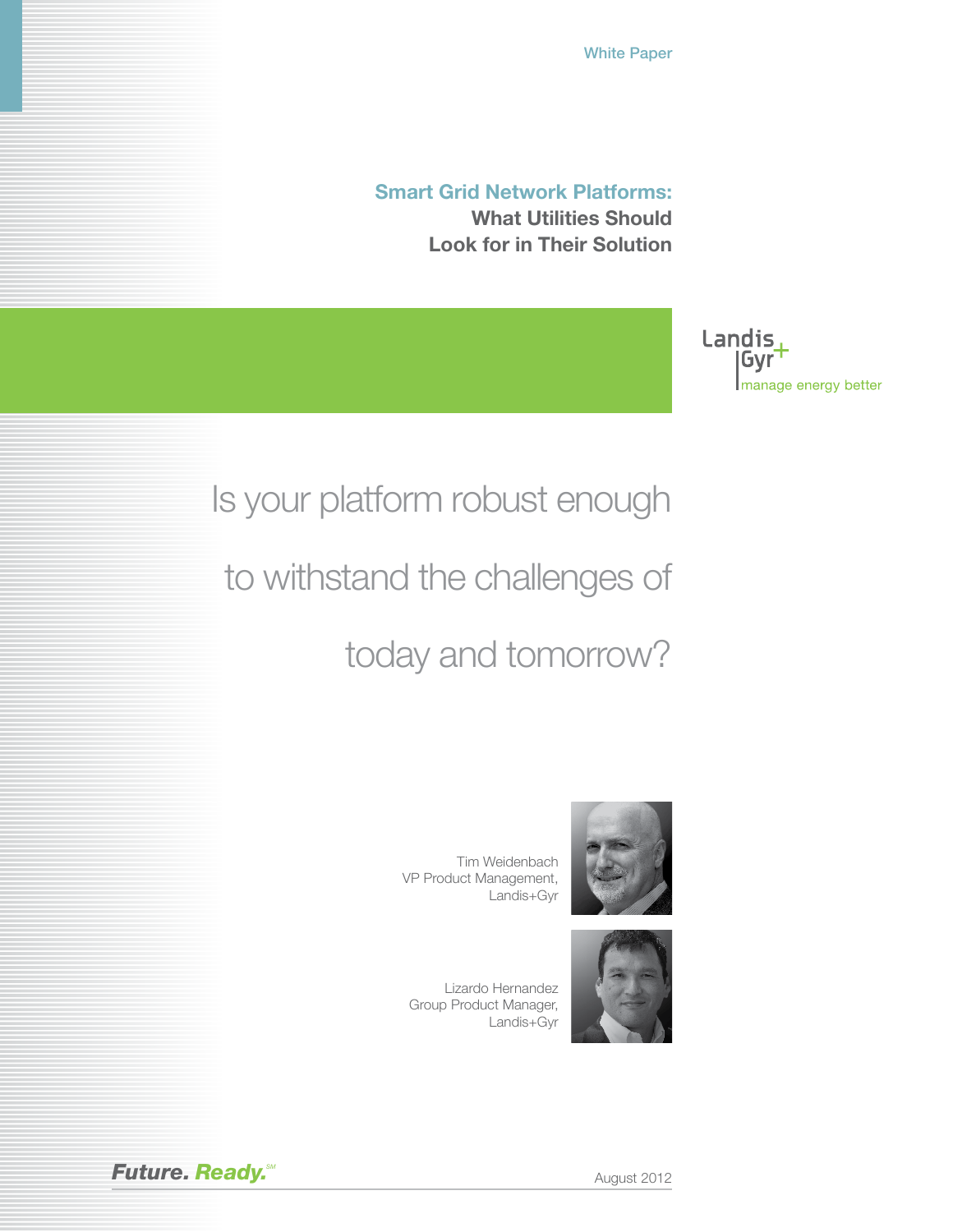# **Smart Grid Network Platforms: What Utilities Should Look for in Their Solution**

For utilities, evaluating smart grid solutions is a task that is almost always fraught with uncertainty. The sheer number of options available, as well as their cost and complexity, make it difficult to choose with confidence. Yet no decision likely looms larger in the minds of utility executives than selecting a smart grid network platform. The technology chosen will largely determine what the utility can do with its smart grid and how long it will deliver results. Add to this a price tag of hundreds of thousands of dollars, and it is clear there is a lot on the line.

Only when utilities evaluate network platforms carefully do they minimize performance issues down the road. Should problems arise, the consequences can be significant:

- Additional systems may need to be purchased because the platform is not robust enough to deliver all the desired functionality
- **Implementation problems and setbacks** can prevent the utility from realizing the benefits of smart grid applications, while negatively impacting customer service
- New and emerging smart grid applications cannot be leveraged due to insufficient flexibility and scalability
- An entirely new platform may need to be purchased and installed because the originally selected system did not perform as desired

To prevent problems like these, utilities must vet network platforms meticulously and consider the use cases that must be addressed today — and those still on the horizon.

### **What to Look for in a Network Platform**

Most utilities will derive the greatest value from a robust solution that addresses

# **Robust Network Platforms Cost Less to Own**

- Last longer
- Require fewer supplementary systems
- Can grow and change over time
- Deliver benefits to and draw funding from multiple disciplines/departments

a wide variety of use cases, including everything from high data volume and message prioritization to command and control functionality.

Robust systems help to lower total cost of ownership by lasting longer and requiring fewer supplementary systems; by being able to grow and change with the needs of the utility; and by benefiting multiple disciplines and departments, which enables funding to be shared by a variety of budget owners. If implemented properly, robust network platforms can even replace redundant IT systems and eliminate duplication. To find a smart grid network platform that is suitably robust and right for the unique needs of the operation, utility executives should look for four key attributes.

#### **High Degree of Scalability**

Smart grids are, in essence, large sensor networks that generate massive amounts of data. Transmitting this data without overloading the system is one of the principal jobs of a network platform. For most utilities, much of this traffic is interval data produced by advanced metering infrastructure. However, as more and more operations look to implement distribution automation and demand response programs, they will need platforms with more headroom — in processing capacity, data speeds and executable memory.

Without this type of scalability, the platform will not be able to accommodate the additional network traffic volumes from command and control messages, load profile data, or some yet-to-be-developed smart grid application.



Of course, building true scalability into a network platform requires thoughtful architecture. There must be a balance between "push" and "pull" traffic based on need and priority. This can be achieved through a combination of factors, including: randomization of the data stream; an efficient routing algorithm; message prioritization to differentiate distribution grid automation and advanced metering traffic; and message consolidation, which can reduce the number of simultaneous messages during high-traffic periods, such as a mass outage.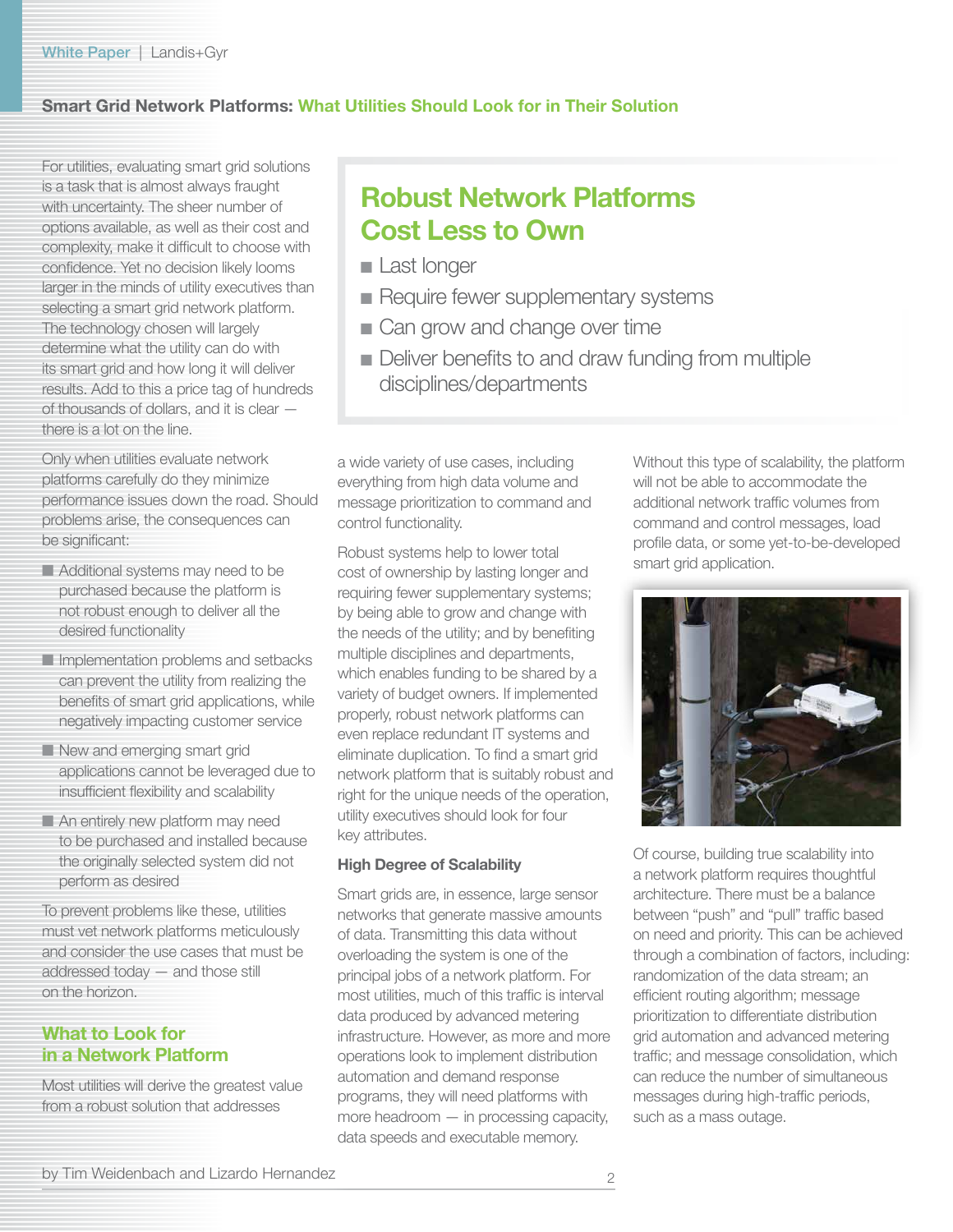# **Smart Grid Network Platforms: What Utilities Should Look for in Their Solution**

Another important factor is network design, or the physical layout of hardware and components. Network design that is done efficiently ensures that the quantity of network infrastructure meets a utility's performance requirements (often specified by service level agreements or SLAs) without cost overruns.

Ultimately, when evaluating solutions, utility executives must go beyond simply asking whether a network platform is scalable. Instead, they should challenge the solution provider to demonstrate how they have built scalability into their system's architecture.

#### **Substantial Flexibility**

When it comes to network platforms, few — if any — utilities have identical requirements. So, solution flexibility becomes incredibly important: It ensures that a chosen platform can be tailored to an individual utility's needs.

Flexible network platforms typically offer several options for communications media, such as RF mesh, cellular and power line carrier. This is particularly important for



*To ensure that a platform is "future proof", utilities should look for solutions that offer a clear migration path. This helps prevent stranded assets and gives utilities peace of mind — they know their next investment will enhance, not detract from, their solution's overall value.*

utilities that serve customers in a mix of urban, suburban and rural geographies. Because certain media are better suited to certain types of geographies, a platform that allows for a customized blend of communications options is the most desirable.

Utilities whose use cases include distribution grid automation will also need a highly flexible platform structure. In this sense, flexibility is closely related to scalability. While scalability ensures the ability to handle vast quantities of data, flexibility allows the system to accommodate different types of data and network traffic. In the case of grid automation, that means a combination of low-latency (command and control) and relaxed-latency (interval read and non-critical control) data, as well as network traffic.

Today, many leading systems use a fixed-path network structure for all data, regardless of type. To prevent overload and ensure that low-latency messages receive priority, system traffic must be continuously monitored. Considering the labor and time involved, this is an expensive proposition. However, by using a combination of data stream randomization and peer-to-peer networks, greater balance and efficiency can be achieved. Introducing a certain amount of randomization lets the system use its own logic to relay relaxed-latency data, while ensuring that high-priority, low-latency data is able to take the fastest route.

Utilities that want a tailored solution, as well as the ability to accommodate low- and relaxed-latency data, should insist on flexibility.

#### **Future-Proof Design**

One of the biggest challenges for smart grid network platforms is the fluid nature of the electric distribution grid itself. Functionality is never implemented at a "moment in time"; rather, it is constantly evolving. Utilities that want to avoid obsolescence and be ready for emerging applications need network platforms that can evolve with them.

To ensure that a platform is "future proof," utilities should look for solutions that offer a clear migration path. Providers should be able to demonstrate that system components will work interchangeably –– even across previous and future hardware and software releases. This helps prevent stranded assets and gives utilities the peace of mind of knowing their next investment will enhance, not detract from, their solution's overall value.

Another important consideration is interoperability. Utilities should look for platforms that are built to currently accepted and emerging global standards. Not only do standards represent an expert consensus on best practices within a particular industry, they are often designed to integrate with other industries' standards as well. So, by adhering to standards, network platform vendors ensure the longevity of their solutions, plus their compatibility with a host of complementary tools.